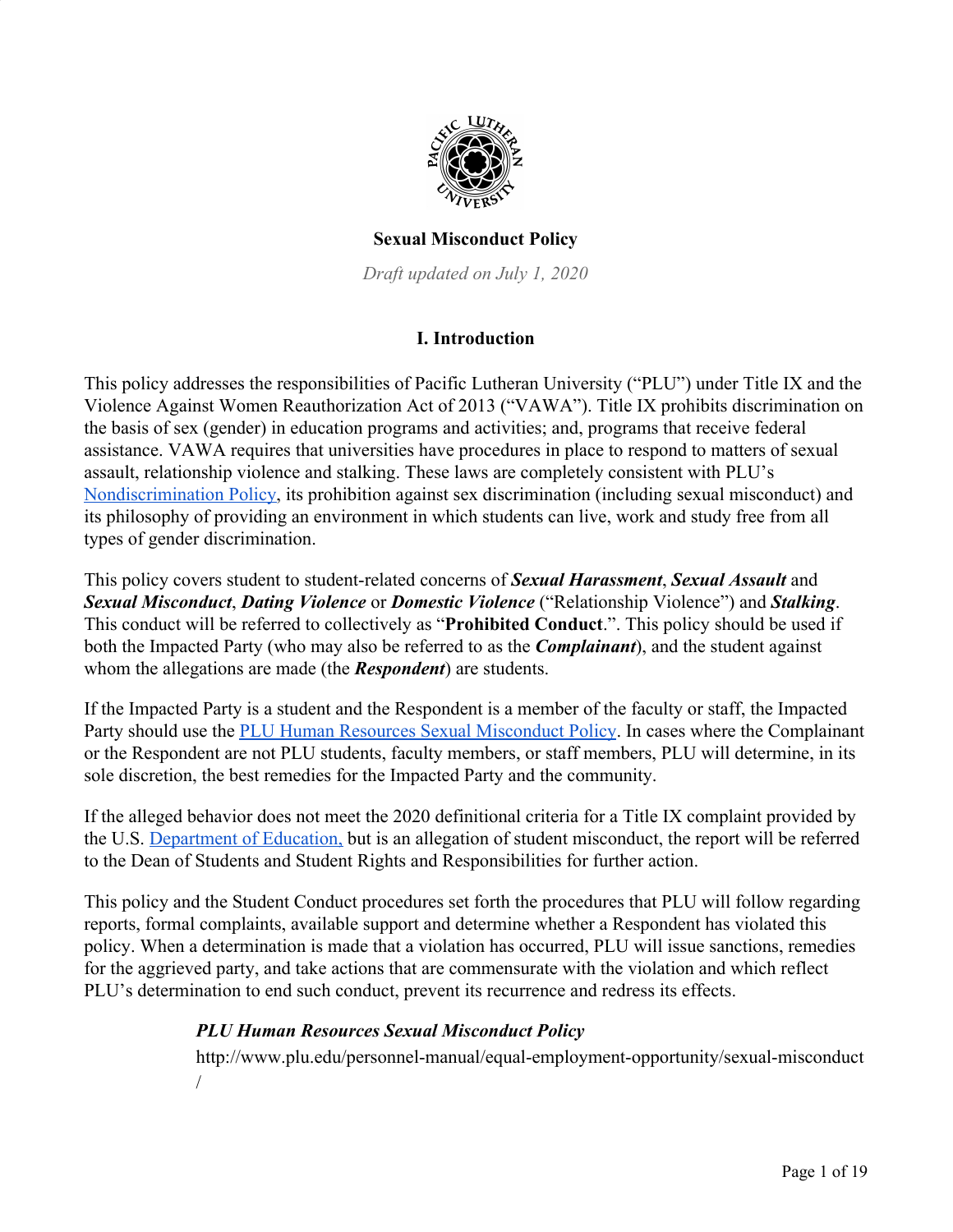#### **II. Statement of Policy**

It is a violation of PLU policy for any PLU student to engage in any conduct defined in this policy as Prohibited Conduct including without limitation *Sexual Harassment***,** *Sexual Assault* and *Sexual Misconduct***,** *Dating Violence* or *Domestic Violence* **("***Relationship Violence***")** and *Stalking*, whether or not it occurs on campus. This policy is intended to meet the requirements of applicable federal and state laws. Nothing in this policy restricts any rights that would otherwise be protected from government action by the First Amendment of the U.S. Constitution, deprives a person of the rights that would otherwise be protected from government action under the Due Process Clauses of the Fifth and Fourteenth Amendments of the U.S. Constitution, or restrict any other rights guaranteed against government action by the U.S. Constitution. If this policy becomes inconsistent with any applicable law, it is the University's intent to update policies to be consistent with applicable laws.

#### **III. Education Basis for Policy**

In addition to and co-equal with its legal responsibilities as set out in the Introduction to this policy, PLU, by its mission, is committed to providing an environment in which students can work, live, and study free from all types of prohibited conduct. Consistent with its [Equal Educational Opportunity](https://www.plu.edu/student-code-of-conduct/student-code-of-conduct-policies/equal-educational-opportunity/) [Policy,](https://www.plu.edu/student-code-of-conduct/student-code-of-conduct-policies/equal-educational-opportunity/) PLU prohibits any discrimination in education and employment on the basis of gender or gender identity (see als[o](https://www.plu.edu/personnel-manual/equal-employment-opportunity/sexual-misconduct/) [PLU Human Resources Sexual Misconduct Policy](https://www.plu.edu/personnel-manual/equal-employment-opportunity/sexual-misconduct/)). Prohibited Conduct, as listed above, has a serious negative impact on the quality of the educational experience. When a formal complaint is filed and a student conduct process concludes, PLU will seek to remedy the aggrieved party and restore the elements of their educational experience to what was experienced before the Prohibited Conduct occurred. All members of the community are expected to conduct themselves in a manner that does not infringe upon the rights of others. The Sexual Misconduct Policy has been developed to reaffirm these principles and to provide recourse for those individuals who believe they may have experienced or witnessed Prohibited Conduct, as defined by this policy. This policy and the [Student](https://www.plu.edu/student-code-of-conduct) [Conduct Procedures](https://www.plu.edu/student-code-of-conduct) also provide the standards and process for the University to determine, after the fact, if behaviors violate the PLU Student Code of Conduct. The University will work to prevent and eliminate Prohibited Conduct by providing a multi-faceted educational program to promote awareness of acceptable and unacceptable behaviors. All members of the PLU community are encouraged to play a role in making their community a safe, educational, and just community. This policy is intended to meet the requirements of applicable federal and state laws. If this policy is inconsistent with any applicable law, it is the University's intent to follow applicable laws.

#### *Equal Educational Opportunity Policy*

<http://www.plu.edu/srr-policy/code-of-conduct/eeo/>

### *PLU Human Resources Sexual Misconduct Policy*

[http://www.plu.edu/personnel-manual/equal-employment-opportunity/sexual-misconduct](http://www.plu.edu/personnel-manual/equal-employment-opportunity/sexual-misconduct/) [/](http://www.plu.edu/personnel-manual/equal-employment-opportunity/sexual-misconduct/)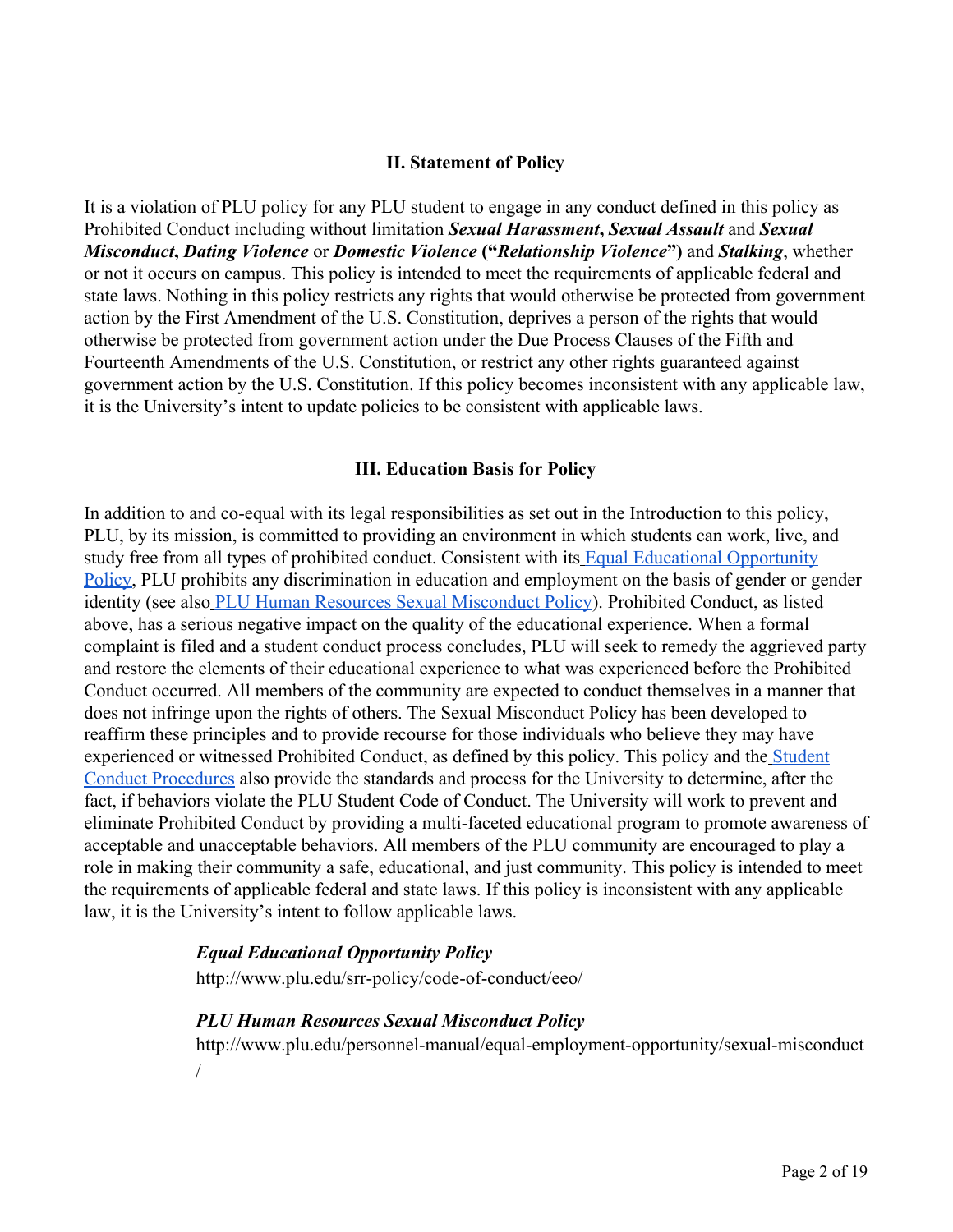## **IV. Jurisdiction**

Consistent with other provisions of PLU's Student Code of Conduct, this policy and procedures apply to all students enrolled in courses at Pacific Lutheran University. Individuals involved in incidents prior to or during a break between successive terms of enrollment may be subject to action in the Student Rights and Responsibilities system.

The University must obtain notice, or have available "Actual Knowledge", that an alleged violation occurred, that the violation meets the definition of Prohibited Conduct as articulated in the regulations, and that a formal complaint has been filed prior to the University proceeding with any student conduct process.

"Actual Knowledge" is obtained when the Title IX Coordinator, or any official of the University who has authority to institute corrective measures receives notice of the alleged sexual misconduct.

The University reserves the right to follow the procedures outlined in the Student Rights and Responsibilities system if a student's behavior does not meet this criteria, but does violate the Student Code of Conduct, regardless of where the behavior occurs. The University will generally, but not exclusively, respond to off-campus behavior if an alleged violation occurs while a student is engaged in a PLU-sponsored or sanctioned event (i.e. study away, alternative spring break, athletics, music performance, outdoor recreation), the behavior raises concern for the safety of those on-campus, or the behavior jeopardizes the university's interests in the community.

In addition, the university may follow the procedures outlined in the Student Rights and Responsibilities system whenever a student is accused of a criminal act, regardless of the location of its occurrence.

# **V. Reporting and Resources**

### **A. How to Report**

Any PLU student who believes they have been subjected to Prohibited Conduct is an Impacted Party, and is encouraged to report such a concern. Students may report Prohibited Conduct in several ways:

- Submit a report online: anyone is able to electronically submit a report via the online [Incident](https://publicdocs.maxient.com/reportingform.php?PacificLutheranUniv&layout_id=8) [Reporting Form.](https://publicdocs.maxient.com/reportingform.php?PacificLutheranUniv&layout_id=8) Impacted Parties can remain anonymous; however, the Title IX office will only be able to act on as much information as is given.
- Contacting the Title IX Coordinator or Deputy Coordinators via email or phone:
	- Jennifer Childress-White, Title IX Coordinator (childrj[l@plu.edu,](mailto:mnelson@plu.edu) or 253.535.8109)
	- $\circ$  Teri Phillips, Deputy Title IX Coordinator [\(phillitp@plu.edu,](mailto:phillitp@plu.edu) or 253.535.7187)
	- Eva Frey, Deputy Title IX Coordinator [\(eva.frey@plu.edu,](mailto:eva.frey@plu.edu) or 253.535.7159)
- Submitting a report via mail to Pacific Lutheran University at: Title IX Coordinator Pacific Lutheran University 12180 Park Avenue S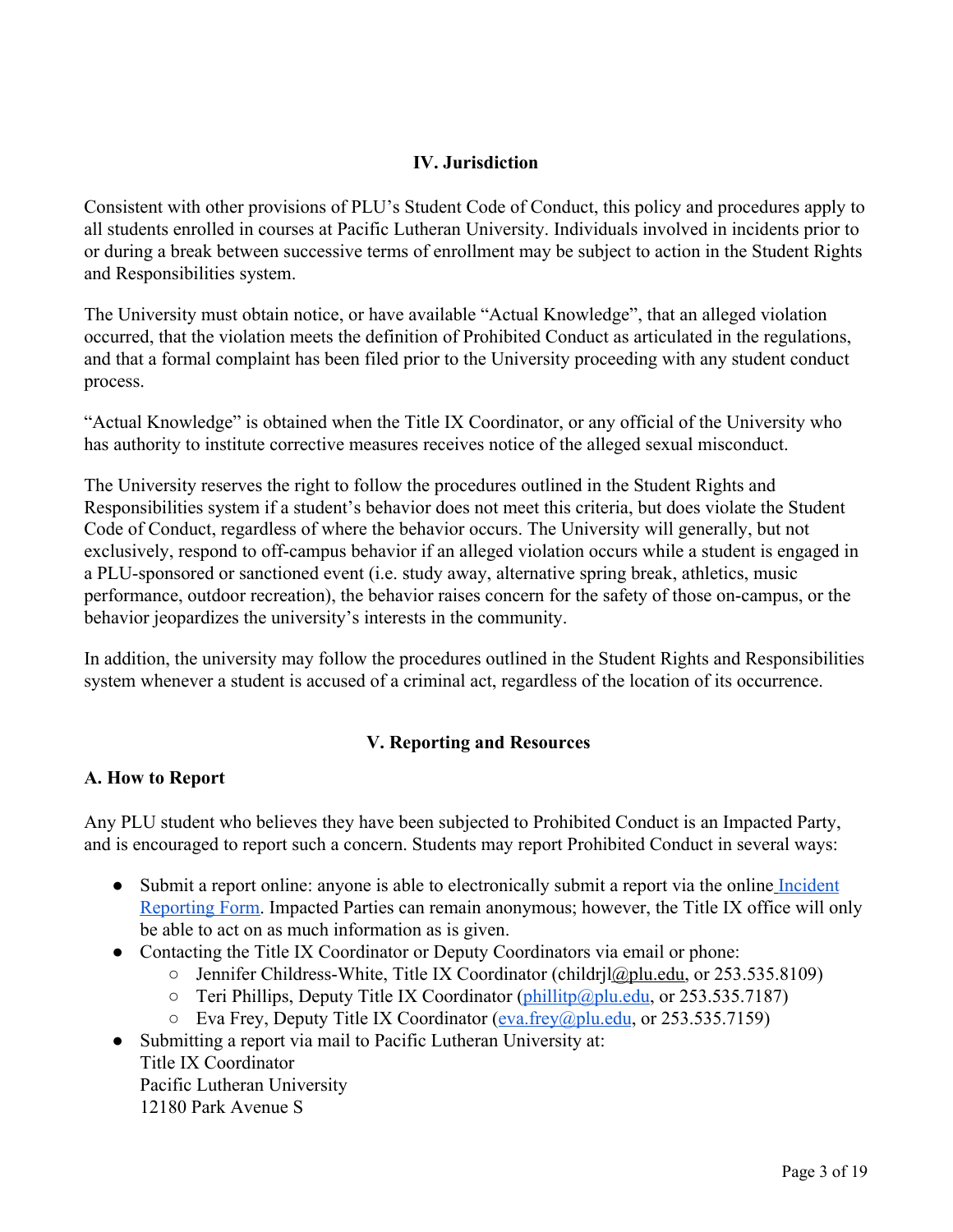Tacoma, WA 98447

- Students may make a report directly to local law enforcement officials by calling 911, or through contacting Campus Safety at 252-535-7911 , who can assist students in filing a report with local law enforcement
- With the exception of staff who are identified as confidential resources because of their licensure or specific professional role, all faculty, staff, administration, Resident Assistants, and Campus Safety student employees are considered mandatory reporters for all incidents related to Prohibited Conduct and will file a report when information is shared with them alleging potential Prohibited Conduct.

There is no time limit on making a complaint, but prompt reporting is encouraged in order to obtain appropriate evidence and information.

Any person with knowledge of an alleged Prohibited Conduct is encouraged to report concerns or information to any of the above listed individuals.

All of the above individuals are considered private sources. This means the offices will keep the information as private as possible, but certain procedures will need to be followed once reported.

# **B. Confidentiality and Confidential Resources**

• *Confidentiality*. The University will make reasonable and appropriate efforts to preserve an Impacted Party's and Respondent's privacy and to protect the confidentiality of information. Should an Impacted Party request confidentiality, the Title IX Coordinator will inform the Impacted Party that the University's ability to respond may therefore be limited – but that where feasible, the University will take reasonable steps to prevent Prohibited Conduct and limit its effects.

The Title IX Coordinator will further inform the Impacted Party that it is not possible to provide confidentiality in all cases and that the University's decision to share information with others is subject to the balancing test described below in Section VII. In summary, although the University's goal is to limit the number of individuals who may learn about an allegation of Prohibited Conduct or an investigation, the University cannot guarantee confidentiality in all matters.

# **1. Confidential Resources**

Should an individual not be prepared to make a report, but is seeking information and wanting a confidential resource, there are several options available to the student. Individuals can explore different options without initiating further action from the University. The University encourages pastoral counselors and professional counselors, if and when they deem it appropriate, to inform the persons they are counseling of any procedures to report crimes on a voluntary, confidential basis for inclusion in the annual disclosure of crime statistics. These individuals/offices **cannot and will not** report the matter further, and reporting to any of these individuals/offices does not put the University on notice that Prohibited Conduct may have occurred.

**● Pacific Lutheran University Victim Advocate**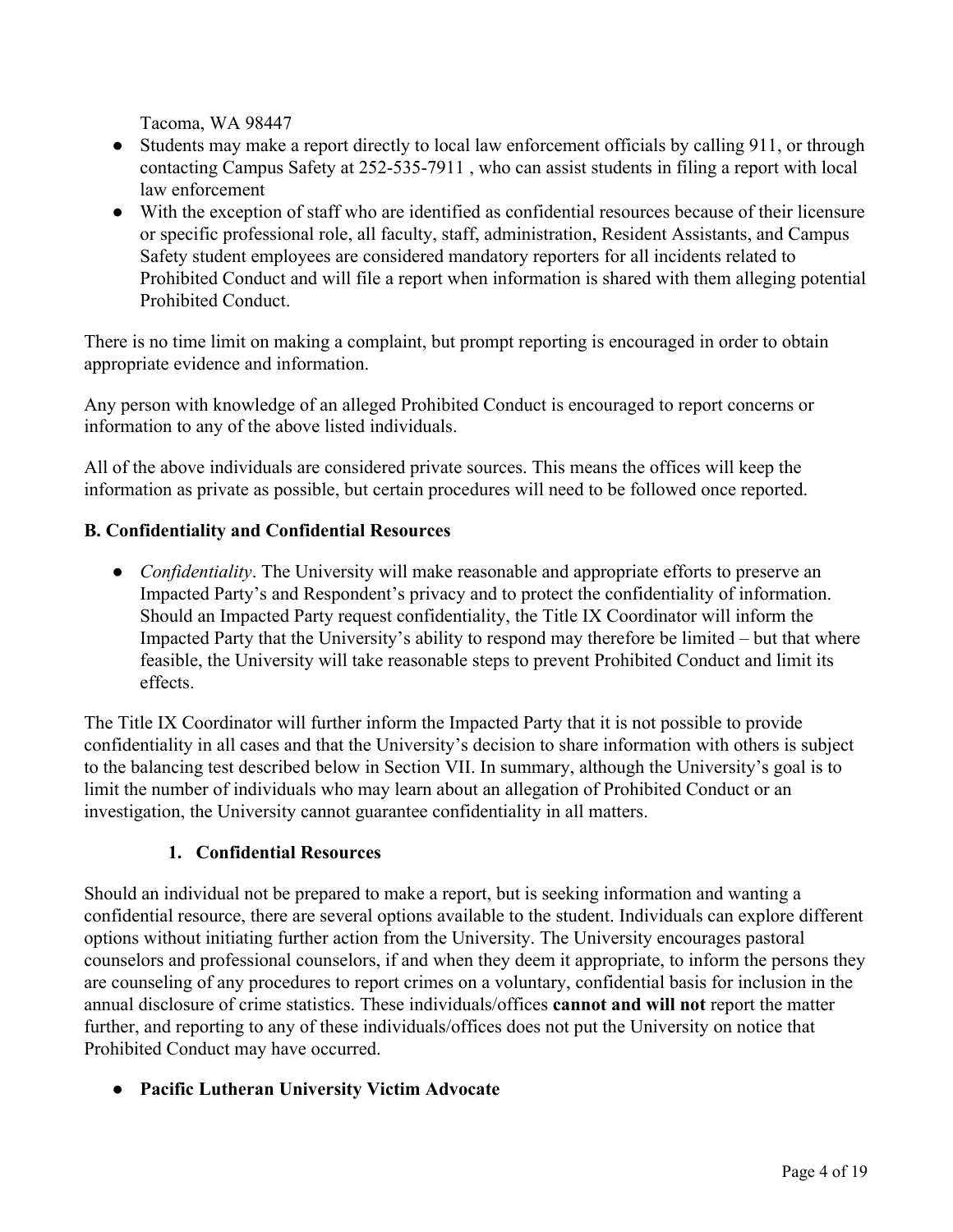- Website: <https://www.plu.edu/gender-equity/advocacy-services/>
- Telephone: 253-538-6034
- Office: Center for Gender Equity, University Center
- **Pacific Lutheran University Counseling Center**
	- o Email: [councen@plu.edu](mailto:councen@plu.edu)
	- Telephone: 253-535-7206
	- Office: University Center 300
- **Pacific Lutheran University Student Health Center**
	- $\circ$  Email: [health@plu.edu](mailto:health@plu.edu)
	- Telephone: 253-535-7337
	- Office: 121<sup>st</sup> and Park Avenue
- **Pacific Lutheran University Campus Ministry**
	- o Email: [cmin@plu.edu](mailto:cmin@plu.edu)
	- Telephone: 253-535-7464
	- Office: University Center 190
- **Pierce County Sexual Assault Center**
	- Website: [www.sexualassaultcenter.com](http://www.sexualassaultcenter.com/)
	- Telephone: 253-474-7273 or 800-756-7273
- **Pierce County Domestic Violence Helpline**
	- Website: [www.familyjusticecenter.us](http://www.familyjusticecenter.us/)
	- Telephone: 253-798-4166 or 800-764-2420

# **2. Private Resources**

A report to the University may be made to any of the following offices or individuals. These are trained individuals who will initiate the University's responsive action to a sexual misconduct complaint. While not bound by confidentiality, these resources will maintain the privacy of an individual's information within the confines of the Title IX resolution process.

# ● **Pacific Lutheran University Campus Safety**

- o Email: [campussafety@plu.edu](mailto:campussafety@plu.edu)
- Telephone: 253-535-7441, emergencies: 253-535-7911
- Office: Basement of Harstad Hall

# ● **Pacific Lutheran University Title IX Coordinator**

- Website: [www.plu.edu/title-ix](http://www.plu.edu/title-ix)
- Telephone: 253-535-7018
- Office: Lee House
- **Pacific Lutheran University Student Rights and Responsibilities**
	- Email: [srr@plu.edu](mailto:srr@plu.edu)
	- Telephone: 253-535-7462
	- Office: Lee House
- **Pacific Lutheran University Residential Life**
	- o Email: [rlif@plu.edu](mailto:rlif@plu.edu)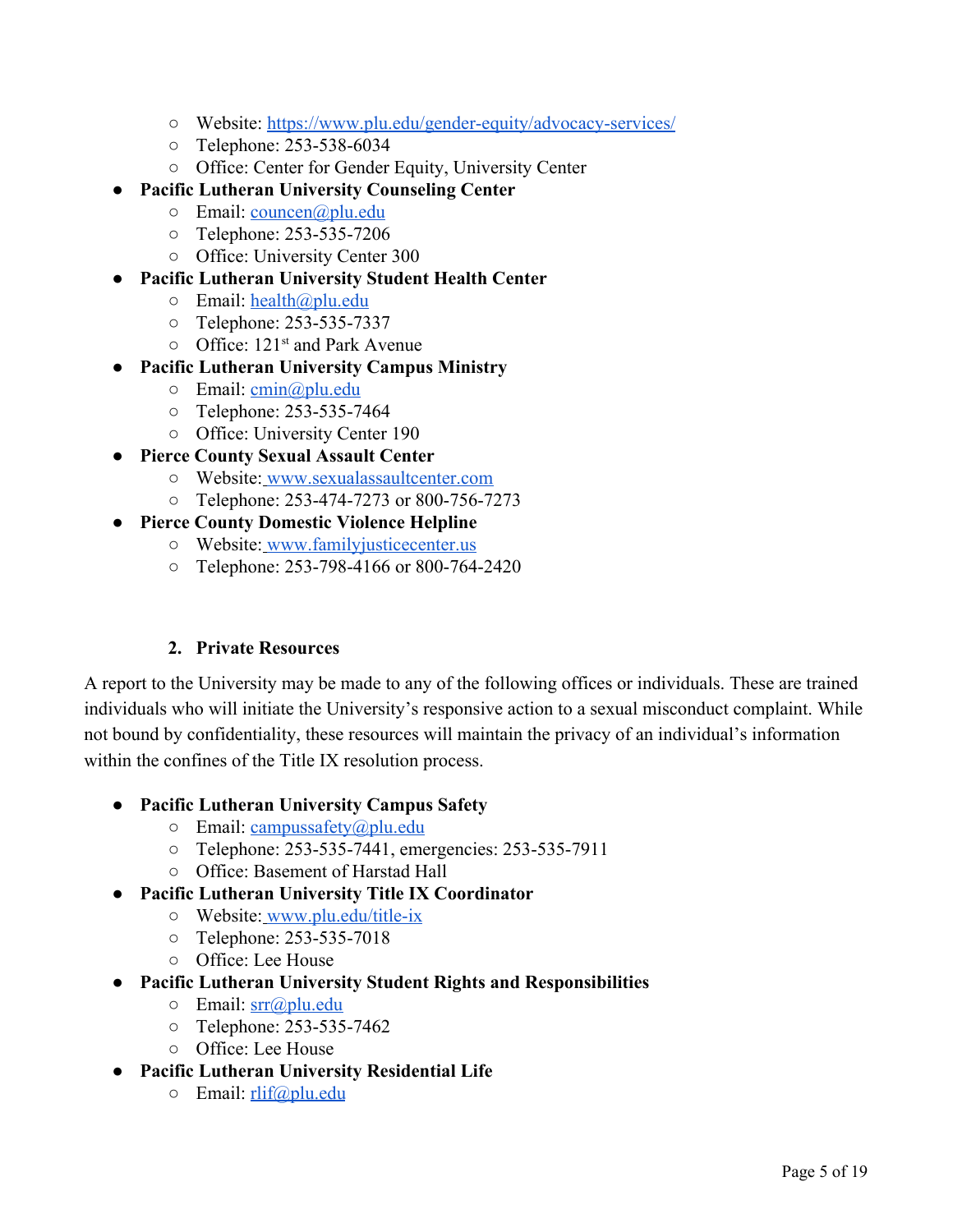- Telephone: 253-535-7200
- Office: University Center 161

### **3. Reports to Law Enforcement**

The University encourages anyone who believes they have experienced a violation of this Sexual Misconduct policy to make a report through the Police Department. PLU Campus Safety is willing and able to assist with referring students to this resource. The University also encourages Impacted Parties to be aware of the importance of preserving evidence that may assist in providing information that an alleged criminal offense occurred or may be helpful in obtaining a protection order. An Impacted Party may also, in their discretion, decline to notify law enforcement officials.

Impacted Parties also have the right to seek other forms of relief from civil authorities, such as no contact orders, restraining orders, or similar. As set out in Section VI: A below, the University may enter such no contact orders and take such other Interim Measures to assist the Impacted Party.

## **4. Anonymous Reports**

The University welcomes students to submit anonymous reports of Prohibited Conduct, however, the University may not be able to fully address anonymous reports unless sufficient information is furnished thus enabling the University to conduct a meaningful and fair investigation. The University takes anonymous reports seriously and will address the concern in whatever steps it deems appropriate, in the University's sole discretion, in the best interest of the overall University community.

The University will take steps to protect the confidentiality of the Impacted Party and others involved in the reporting process. Publicly available recordkeeping, including Clery Act reporting and disclosures will be done without personal identifying information about the Impacted Party. Additionally the University will maintain as confidential any accommodations or protective measures provided to the Impacted Party, to the extent that maintaining such confidentiality would not impair the ability of the institution to provide the accommodations or protective measures.

Certain situations may require the Title IX Coordinator to file a formal complaint on behalf of the university when Prohibited Conduct is reported that impacts multiple individuals or when there is an assessed threat to campus or individual safety. In these situations, anonymous reports may be included in those formal complaints.

### **5. Advisors**

The above resources can be utilized by both the Complainant(s) and the Respondent(s) for cases involving allegations of Sexual Misconduct. Throughout all Title IX reporting and grievance policies, individuals are allowed to be accompanied by an Advisor of their choice. If an individual does not have an Advisor, they may elect for an individual provided by the university. These trained Advisors are able to provide the following: emotional support, act as a liaison for academic and campus services, serve in a formal review meeting, and provide referrals to counseling and support groups.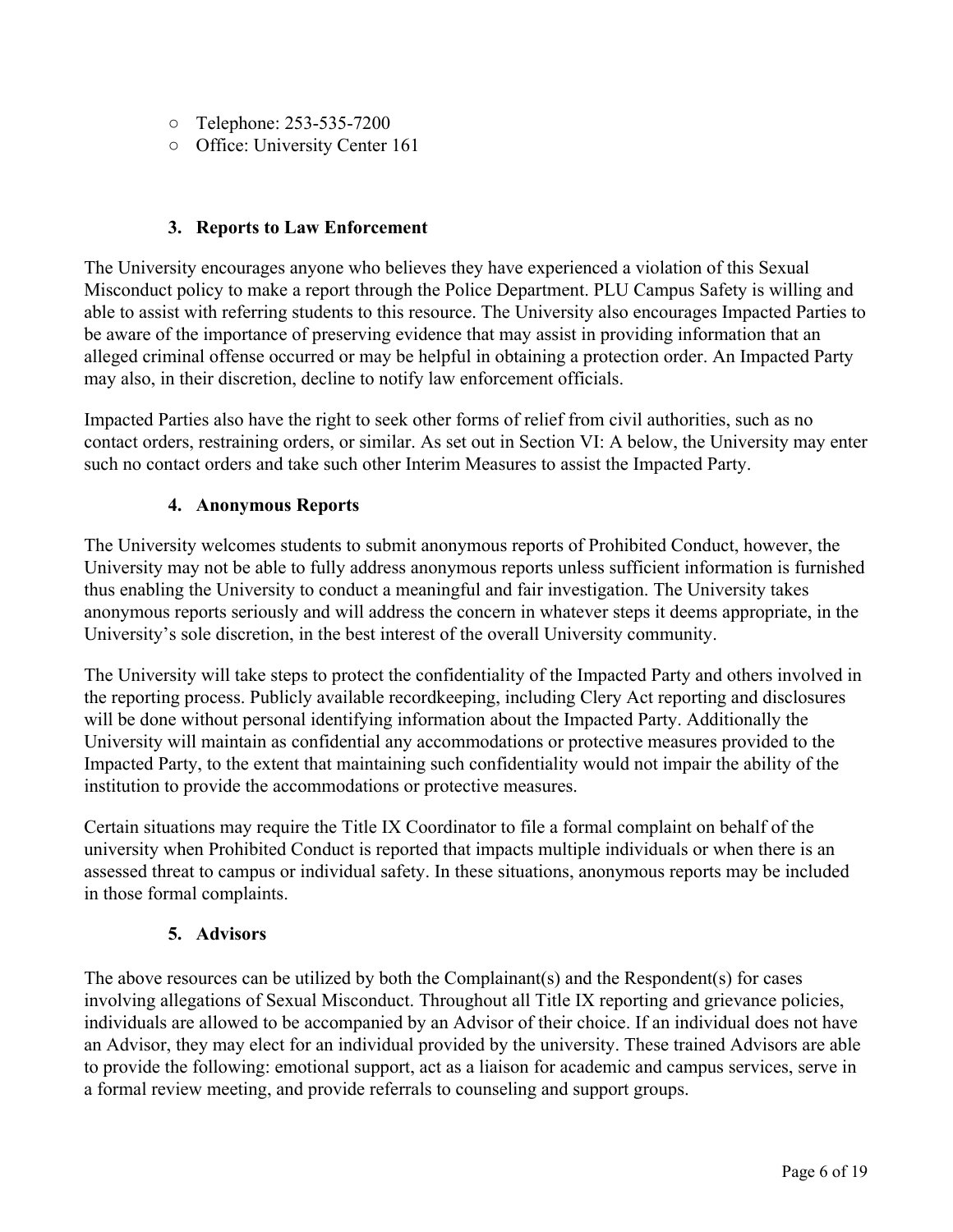### **6. Respect for Medical Amnesty Provisions**

It is in the best interest of the PLU community for students to report cases of Sexual Misconduct; because of that, an individual who reports Sexual Misconduct, either as a Complainant or a Reporter, will have the focus on the investigation on the Prohibited Conduct.

## **VI. Response Procedure**

 Upon receipt of a report, PLU will take immediate steps to ensure that services have been offered to the Impacted Students and Interim Steps have been taken for the safety and security of the Impacted Parties and the PLU community. Then PLU will generally proceed as described below. Exceptions to this policy will be documented for individuals involved in a report or grievance process.

### **Supportive Measures**

- a. Upon receipt of a report, the Title IX Coordinator will promptly contact the Impacted Part(ies) to offer supportive measures and outline the process for filing a Formal Complaint.
- b. The Title IX Coordinator will inform the complainant of the availability of supportive measures with or without the filing of a formal complaint, and explain to the Impacted Part(ies) the process for filing a formal complaint.
- c. Supportive measures may include counseling, extensions of deadlines or other course-related adjustments, modifications of work or class schedules, campus escort services, mutual restrictions on contact between the parties, changes in work or housing locations, leaves of absence, increased security and monitoring of certain areas of the campus, and other similar measures.

The University reserves the right to take any measures it believes, in its sole discretion, are in the best interests of the parties and the University community.

### **B. Initial Title IX Assessment**

Reports of Prohibited Conduct will not, on their own, trigger a Title IX grievance process. A Formal Complaint is required to be submitted to Pacific Lutheran University to begin a grievance process under this policy and as outlined in the U.S. Department of Education Title IX Regulations. Pacific Lutheran University is obligated by federal regulations to dismiss Formal Complaints that fail to meet the definitions below or are outside of its prescribed jurisdiction, which is limited to: an individual who is participating in or attempting to participate in the education program or activity of Pacific Lutheran University, in the United States. "Educational program or activity" includes locations, events, or circumstances over which Pacific Lutheran University exercises substantial control over both the respondent and the context in which the sexual harassment occurs, and also includes any building owned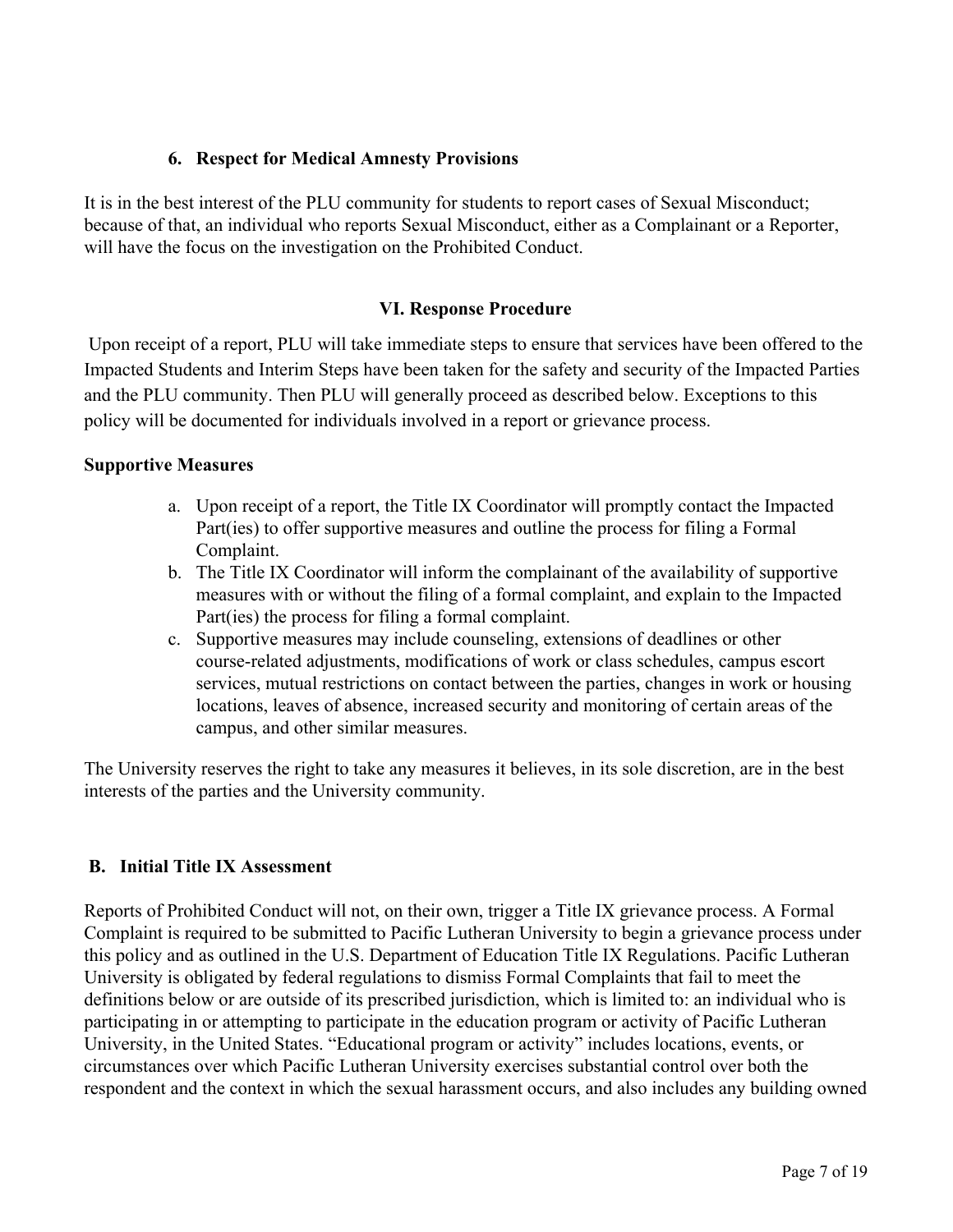or controlled by a student organization that is officially recognized by Pacific Lutheran University.

For a Formal Complaint to proceed through PLU's Sexual Misconduct grievance process, it must meet several criteria. The Prohibited Conduct must be:

- Unwelcome conduct determined by a reasonable person to be so severe, pervasive, and objectively offensive that it effectively denies a person equal access to the recipient's education program or activity; or
- "Sexual assault" as defined in 20 U.S.C.  $1092(f)(6)(A)(v)$ , "dating violence" as defined in 34 U.S.C.  $12291(a)(10)$ , "domestic violence" as defined in 34 U.S.C.  $12291(a)(8)$ , or "stalking" as defined in 34 U.S.C. 12291(a)(30). (See below for formal definitions.)

Nothing in this part precludes Pacific Lutheran University from removing a respondent from an educational program or activity on an emergency basis, pending an individualized safety and risk analysis and determination that an immediate threat to the physical health or safety of any student or other individual arising from the allegations of sexual harassment justifies removal. In situations like this, Pacific Lutheran University will provide the respondent with notice and an opportunity to appeal the decision immediately following the removal. This provision may not be construed to modify any rights under the Individuals with Disabilities Education Act, Section 504 of the Rehabilitation Act of 1973, or the Americans with Disabilities Act.

If a report is formally dismissed by the Title IX Coordinator or their designee, the report will be referred to the Office of Student Rights and Responsibilities for evaluation if the reported behavior is otherwise a violation of the Pacific Lutheran University Code of Conduct and impacted parties will be notified of the dismissal in writing.

The dismissal of a report does not preclude a reporting party from utilizing any of the supportive measures outlined in this policy.

# **C. Prohibited Conduct**

If the Formal Complaint is within the jurisdiction of Pacific Lutheran University and meets the definitional criteria of Prohibited Conduct, then PLU is obligated to respond to the formal complaint with an investigation. When this grievance process is initiated on the basis of a Formal Complaint, the individual alleged to have engaged in the Prohibited Conduct and who must respond to the allegations is designated as the Respondent. The impacted part(ies) who submit the formal complaint will be designated as the Complainant(s). Prior to and during this investigation, Pacific Lutheran University presumes that the Respondent is not responsible for the alleged conduct and does not make a determination regarding responsibility until the conclusion of the grievance process.

### **D. Investigation**

The Title IX coordinator will designate an unbiased, trained investigator to investigate each allegation of Prohibited Conduct. The investigator will conduct a thorough, fact-finding investigation, which will typically include interviews with the Complainant(s), the Respondent(s), and witnesses. The interviews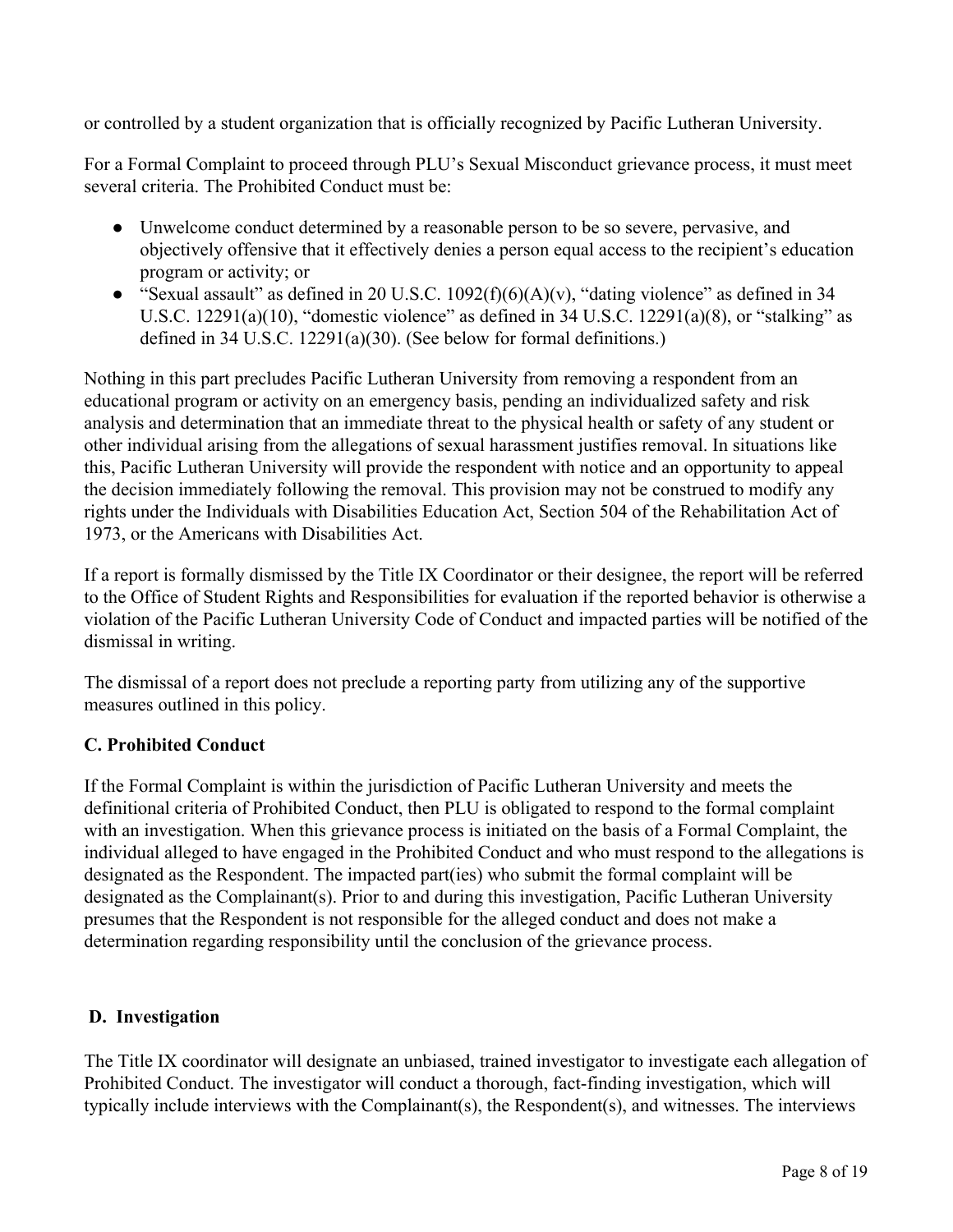will be supplemented by the gathering of any physical, documentary, or other evidence. As part of the investigation, PLU will allow all parties to provide witnesses and other evidence as appropriate. The investigation is designed to be thorough, impartial and fair, and all individuals will be treated with appropriate sensitivity and respect. The investigation will be conducted in a manner that is respectful of individual privacy concerns.

All meetings during an investigation will be documented before the meeting occurs . Upon notice of a formal complaint alleging Prohibited Conduct, the Respondent will have ten days to review the Formal Complaint, notice from Pacific Lutheran University, and any initial evidence submitted with the Formal Complaint prior to an initial interview. Each party will have an equal opportunity to present fact and expert witnesses and other inculpatory and exculpatory evidence. Pacific Lutheran University does not and will not ever access information provided to HIPAA-protected practitioners on campus by any other parties holding protected information and involved in a student conduct process.

Throughout the investigation, any person participating may have an Advisor present at any meeting related to the review of the reported Prohibited Conduct. Advisors have very defined roles in a Title IX process. See the definition of Advisor for additional information.

### **E. Investigation Findings and Outcomes**

At the conclusion of the investigation, the Investigator will prepare a written report synthesizing the facts and the conclusions of the investigation. Prior to the conclusion of the investigation, the investigator will share all evidence collected with each party and any individuals selected to serve as advisors for the party. Each party will have ten days to review the evidence and submit a final response to the investigator to be included in the investigative report.

### **F. Hearings**

The report will be passed on to the Decision Makers. The Decision Makers are three faculty/staff/administrators who have been trained in conduct and Title IX procedures, and are designated by the Office of Student Rights and Responsibilities. One individual will be designated the chair for the hearing and of the Decision Makers. Each party will be notified of a hearing date and time at least ten days prior to that hearing being scheduled. This hearing will be conducted live, and each party's advisor will have the opportunity to provide follow-up questions to the opposing party. Only a party's advisor is permitted to participate in these questions, and any and all questions will be screened by the Decision Maker chairing the hearing for relevance and appropriateness before the party has to answer it. Individuals should be present at the hearing, unless alternate teleconferencing arrangements have been made.

If a party or witness does not submit to cross-examination at the live hearing, Decision Makers will not rely on any statement of that party or witness in reaching a determination regarding responsibility and will not have any bearing on the final determination of the Decision Makers.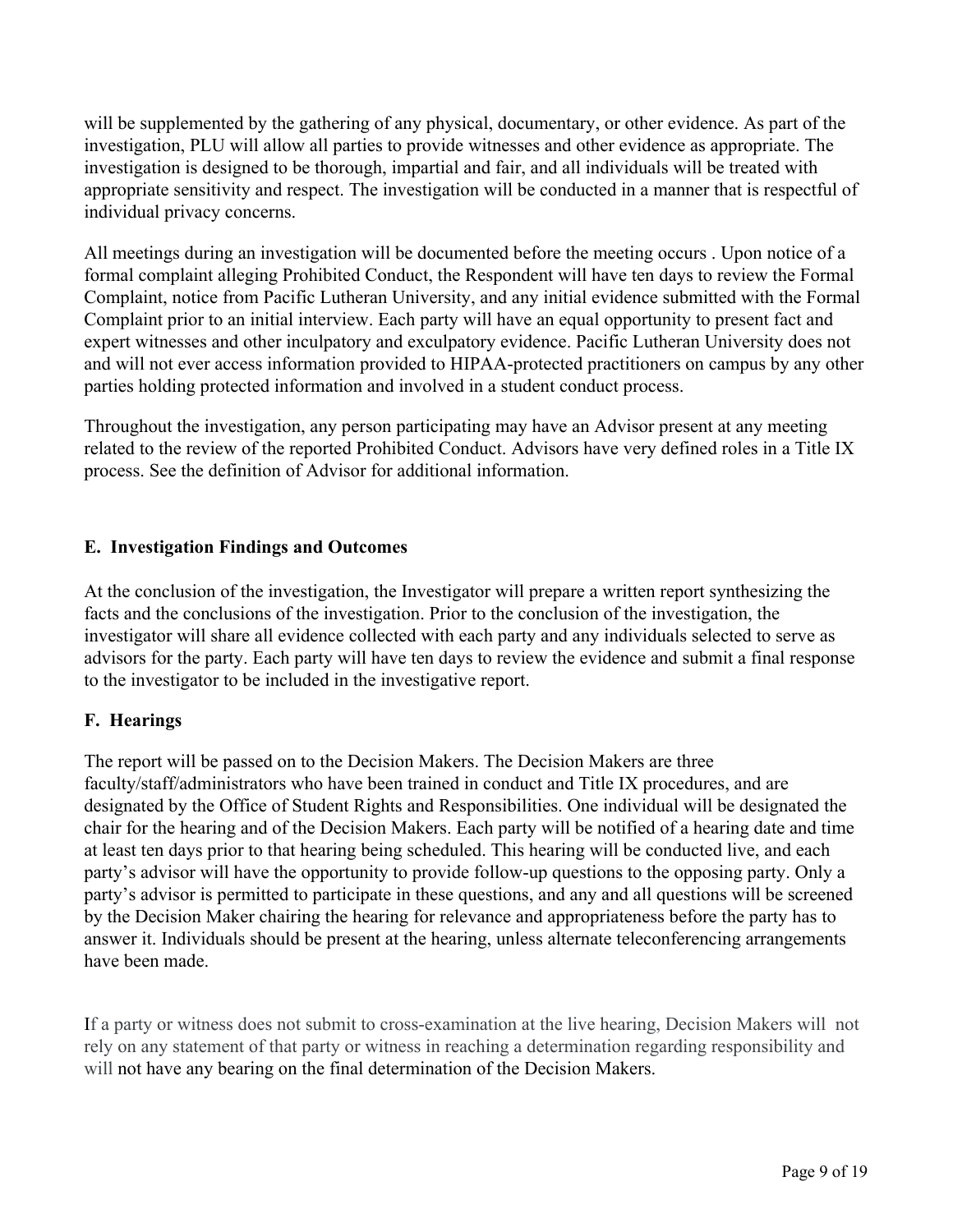All hearings will be recorded and retained for future examination by either party.

The Decision Makers will make a determination if a policy (policies) have been violated, and determine sanctions, if applicable.

Both Complainant(s) and Respondent(s) will be notified at or near the same time when the decision is made, in writing.

## **G. Standard of Proof**

The Decision Makers will make a decision of the alleged violation(s) based on the Clear and Convincing standard. This standard requires that the information supporting a finding of responsible demonstrates that a particular fact is substantially more likely than not to be true. Under this standard, individuals are presumed to have not engaged in a policy violation of sexual misconduct unless it is "substantially more likely than not" based on the information provided that a violation of the Prohibited Conduct did not occur.

### **H. Timeline of Process**

A Title IX Investigation should normally be completed within 90 calendar days after the University has notification of the complaint. If the timeline is extended for any reasonable reason, the Title IX Coordinator will communicate with all affected parties.

### **I. Sanctioning**

In the determination letter for an incident of violating the Prohibited Conduct, the Decision Makers will include an identification of the allegations that constituted sexual misconduct, a description of the procedural steps the university had taken in response to the report and formal complaint, the findings of fact supporting the determination, conclusions of any potential Student Code of Conduct violations, and a statement and rationale for each allegation determining responsibility for each allegation listed.

If the Respondent is found responsible for violation of this Sexual Misconduct policy, the University will initiate a sanctioning process designed to eliminate the misconduct, prevent its recurrence, and remedy its effects, while supporting the University's educational mission and Title IX obligations. Sanctions or interventions may also serve to promote safety or deter students from similar future behavior. Potential sanctions can include, but are not limited to:

- Expulsion from Pacific Lutheran University
- Suspension from Pacific Lutheran University for a designated period of time
- Removal from campus housing
- Mandated assessment and compliance with all recommendations
- Letter of Mutual Understanding
- Removal of Privileges
- Disciplinary Probation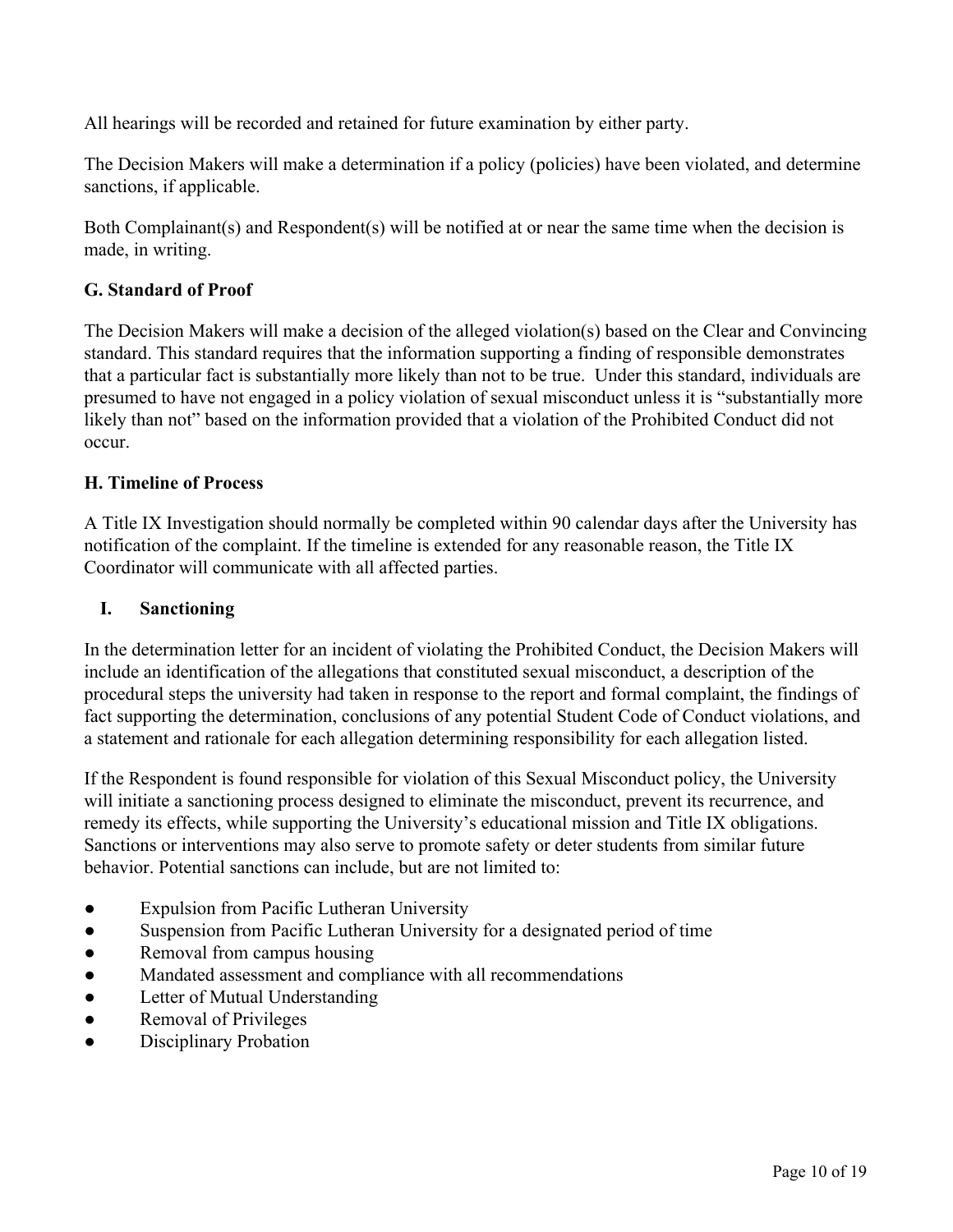Remedies to the complainant will also be provided as part of the determination letter. The determination letter will conclude with an explanation for either party to appeal that determination.

### **J. Appeal Process:**

In the case of a Sexual Misconduct investigation, the Respondent and the Complainant have the right to appeal a determination. Grounds for Appeal are:

- 1. Procedural error that substantially impacted the outcome of the investigation process
- 2. Bias unknown at the beginning of the investigation or panel that substantially impacted the outcome of the investigation or panel decision
- 3. New Information, previously unavailable, that would substantially impact the outcome of the investigation
- 4. Severity of sanction

All appeals must be received in writing by the deadline indicated in the written outcome letter, with the deadline typically 72 hours after the outcome was given. The student should complete the Appeal Form and submit it to the Title IX Coordinator. Each party will be notified when a party has submitted an appeal and be given an opportunity to submit further statements to the appellate officer.

Appeals will go to the Vice-President of Student Life, who will make a determination based on all materials provided, including the Investigative Report, supplemental documentation, audio interviews, and the appeal form. Appeal decisions will generally be completed within 5 business days of the Appeal Form submission, and all parties will be notified of the status of the appeal by the Title IX Office simultaneously.

# **K. Coordination with Concurrent Legal Proceedings:**

Students may engage criminal prosecution procedures and/or civil litigation in connection with the same behavior that forms the basis of a sexual misconduct report under this policy. In such cases, the University will cooperate and assist with coordination with local law enforcement and may, if requested and appropriate, share information with those agencies. The University will fulfill its legal and ethical obligation to take immediate and appropriate action to investigate possible violations of this policy, even if there are external processes or procedures pending in connection with that same report of Prohibited Conduct.

Standards for criminal investigations are different then the standards for a violation of this policy, and therefore the University will not base its decisions under this policy solely on law enforcement reports and/or action. The University will take every possible step to coordinate with law enforcement and also will take steps to resolve the Formal Complaint to the university in a timely manner.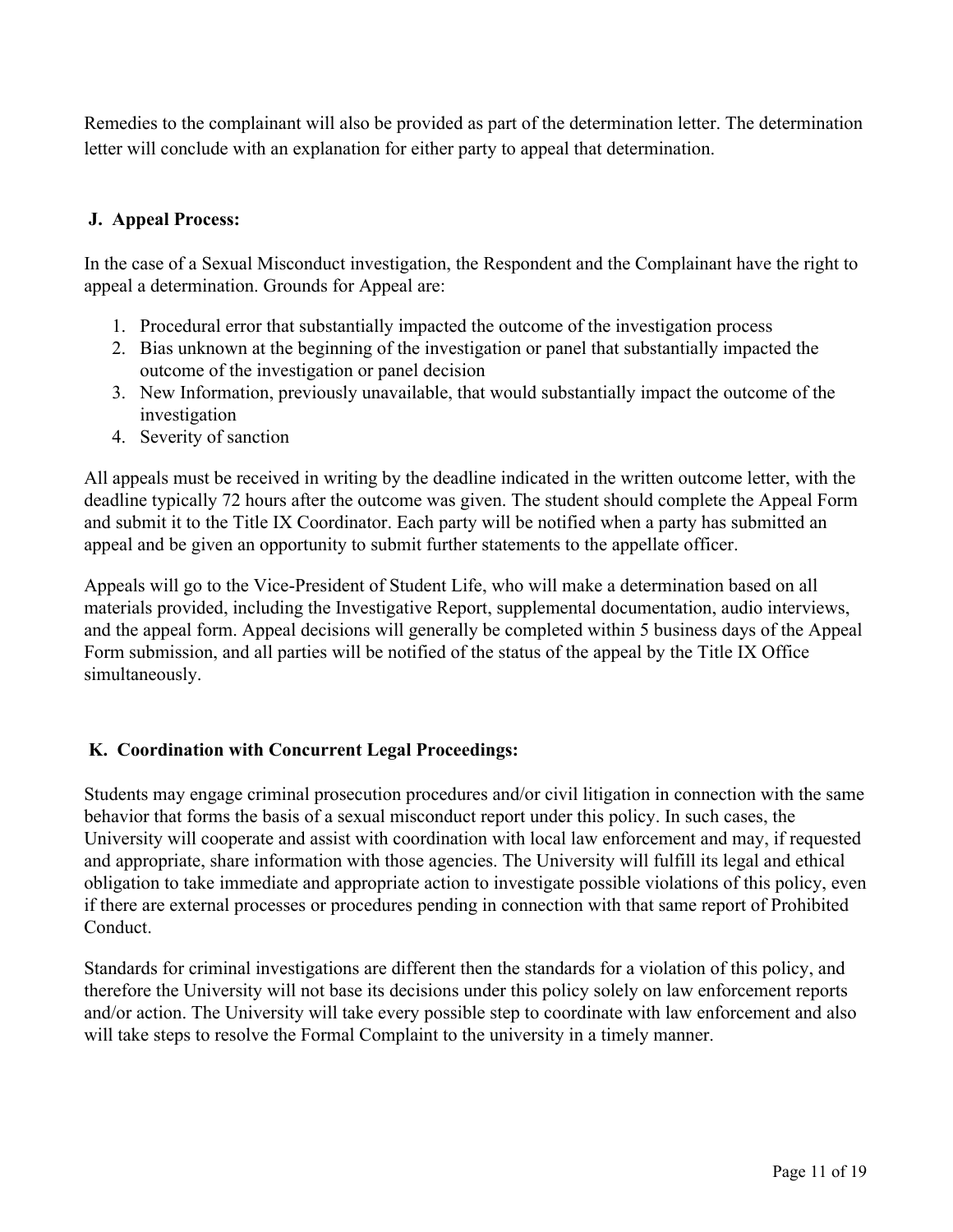### **L. Reporting Prohibited Conduct to Law Enforcement and for Statistical Disclosure**

Students who believe any Prohibited Conduct they have experienced may be criminal in nature will receive support and assistance in contacting law enforcement and/or reporting the conduct for Statistical Disclosure under the Clery Act. PLU encourages accurate and prompt reporting of all crimes to Campus Safety and the appropriate police agencies.

As a part of its prevention and awareness programs for incoming students and new employees, and its ongoing prevention and awareness programs for students and employees, PLU includes the definitions of sexual misconduct, the definition of consent in reference to sexual activity, and the definitions of domestic violence, dating violence and stalking that are used by the criminal laws in applicable jurisdictions. The criminal law definitions used in Washington State are described in Appendix A for the sake of information only. However, PLU utilizes its own definitions of these prohibited behaviors for purposes of this policy that are consistent with the Clery Act, as amended effective 2014 (and expand upon the Clery Act as noted above), and determines responsibility for violations of PLU policy through its own procedures and standards of proof.

## **VII. Immediate Help/Steps for Victims**

If you believe you or someone you know has been impacted by Sexual Misconduct, you are urged to immediately notify the police and/or seek medical attention.

A. Confidential Health and Safety

**Medical Treatment:** Students who believe they have been sexually assaulted may seek medical attention without reporting the crime to police. The hospital emergency room will assist in treatment of injuries, prevention of sexual transmitted infections and pregnancy, and crisis intervention and emotional support services. Physical evidence can also be collected at this time.

### **Tacoma General Hospital**

315 Martin Luther King Way, Tacoma 98405

Telephone: 253-403-1000

Hours: 24 hours a day, 7 days a week

Sexual Assault Center of Pierce County emergency hotline

Telephone: 1-800-756-7273

Hours: 24 hours a day, 7 days a week

#### **St. Clare Hospital**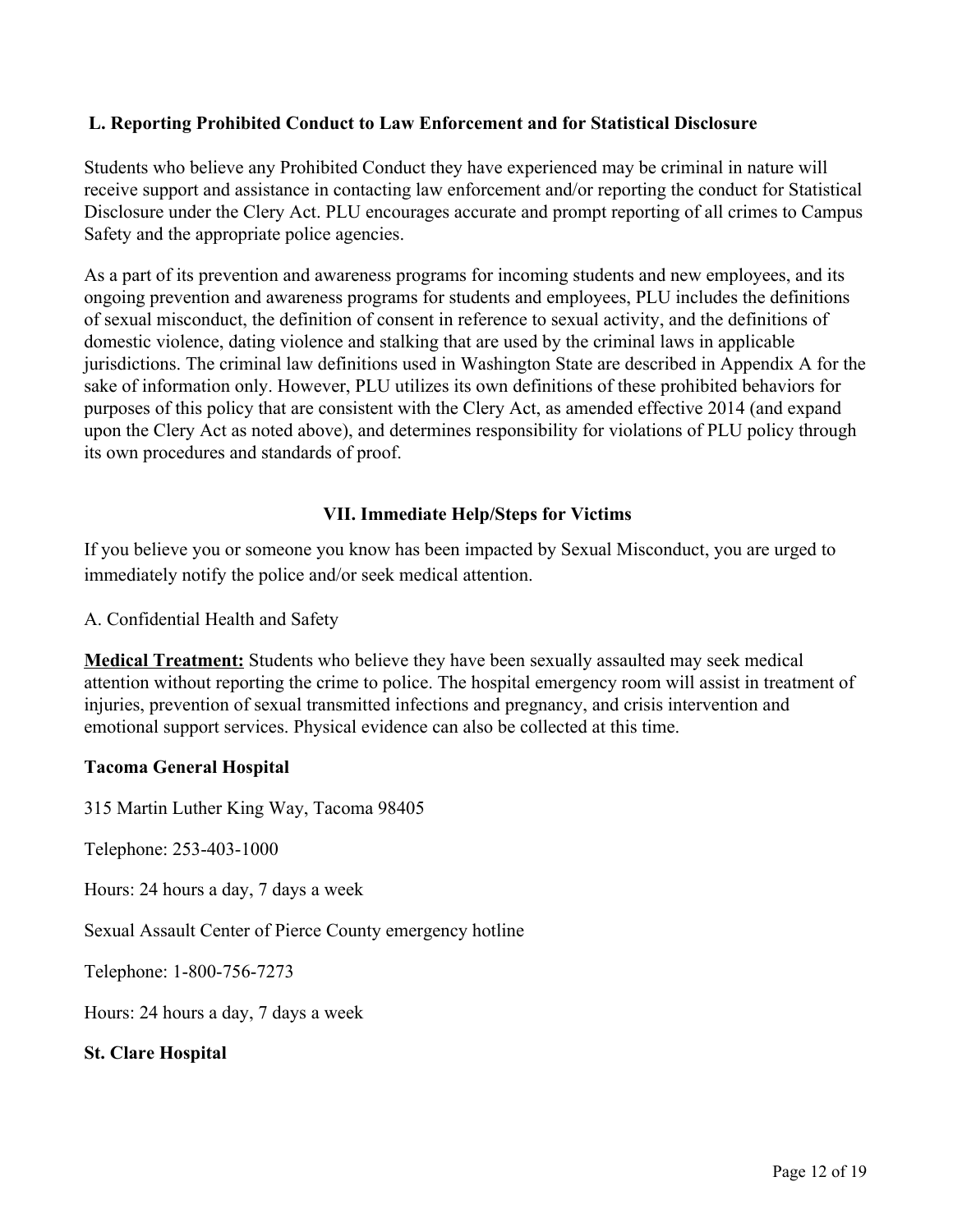#### 11315 Bridgeport Way SW, Lakewood, WA 98499

Telephone: 253-985-1711

Hours: 24 hours a day, 7 days a week

#### **Pacific Lutheran University Student Health Center**

121st. Street and Park Avenue, Tacoma

Email: health@plu.edu

Telephone: 253-535-7337

Hours: Monday – Friday, 8:00am – 5:00pm

#### **Any local hospital of one's choice**

**Emotional Support:** Students who believe they have been sexually assaulted may seek emotional support without reporting the crime to the police or PLU.

#### **Sexual Assault Center of Pierce County**

Website: www.sexualassaultcenter.com

Location: 101 E. 26th Street, Suite 200, Tacoma, WA 98421

Telephone: 253-597-6424, or emergency hotline: 800-756-7273

#### **Pacific Lutheran University Center for Gender Equity**

Anderson University Center, Tacoma WA 98447

Email: cge@plu.edu

Telephone: 253-535-8759

Hours: Monday – Friday, 9:00am – 5:00pm

#### **Pacific Lutheran University Counseling Center**

University Center 300

Email: councen@plu.edu

Telephone: 253-535-7206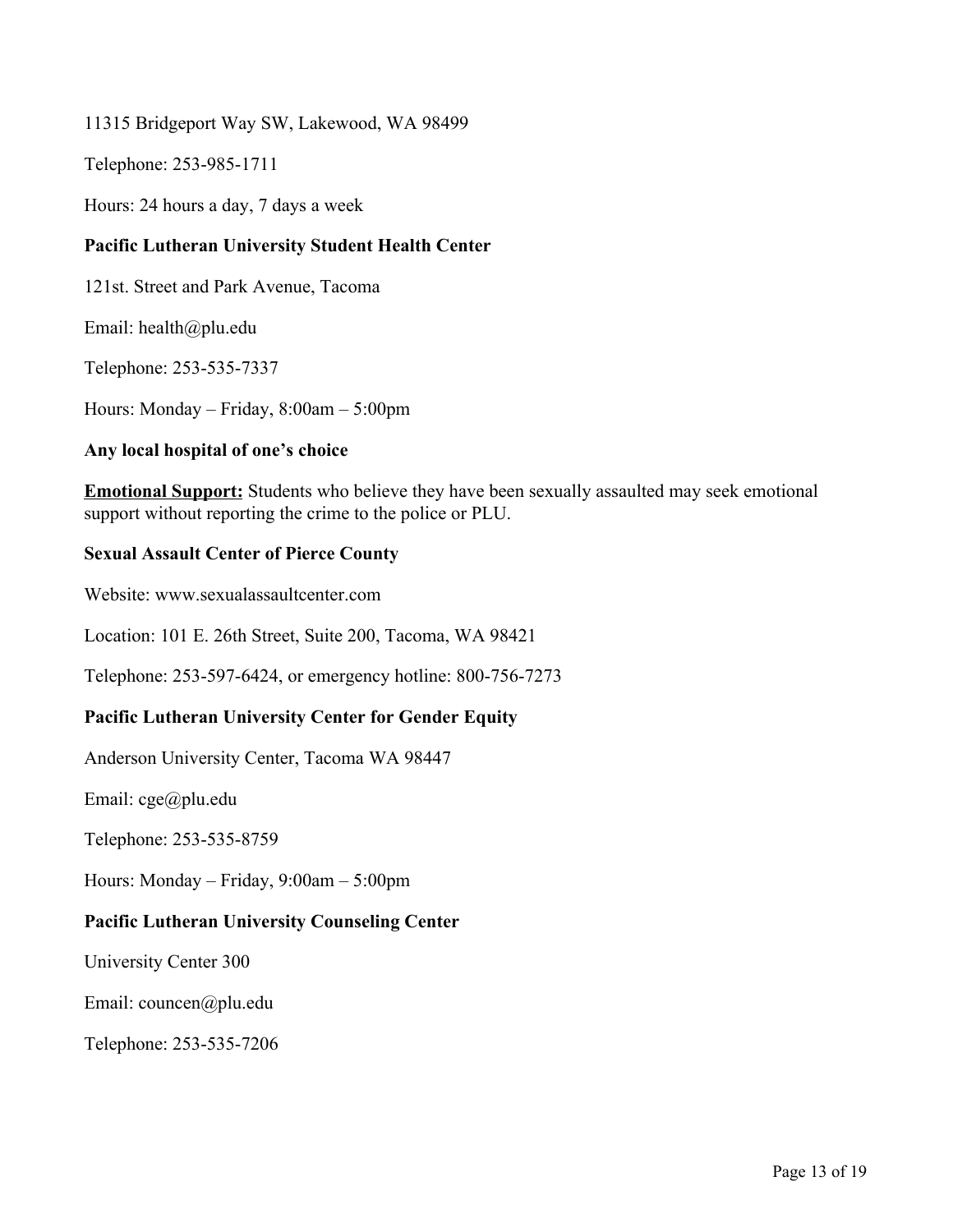### **VIII. False Reports**

Pacific Lutheran University takes all allegations of Prohibited Conduct very seriously and will not tolerate intentional false reporting of incidents. It is a violation of the Student Code of Conduct to make an intentionally false report of any policy violation, and it may also violate state criminal statutes and civil defamation laws. Any false reports will be addressed using the Student Rights and Responsibilities **Procedures** 

### **IX. Student Rights and Expectations**

Federal law requires Pacific Lutheran University to afford the Complainant and the Respondent rights throughout the Sexual Misconduct Investigation process. Additionally, Pacific Lutheran University has a commitment to all students, and is committed to creating an environment that still serves the student's educational rights during the Sexual Misconduct Investigation Process. Basic rights include:

### **A. Respect for Privacy**

Information regarding sexual misconduct reports, and any investigation or review of these reports, including sanctioning determinations, will be shared among University employees on a "need to know" basis only, and only under applicable law.

### **B. Choice to Participate**

All Complainants, Respondents, Reporters, or witnesses may choose to participate or decline to participate in the Title IX Investigation process. However, even if the Complainant or Respondent decline to participate, the University, in its sole discretion, may continue to investigate the matter and make sanctioning decisions based on the incident and information gathered.

### **C. Confidential Assistance and Resources**

All Complainants, Respondents, Reporters, and witnesses have the right to seek additional, confidential resources if needed. Confidential services include the Health Center, Counseling Center, Victim Advocate, and Campus Ministry. All information shared with these offices and individuals will remain confidential to the extent permitted by law and University policy. Discussions with these individuals will not be considered a report to the University as it relates to the investigation.

### **D. A Fair Process**

The University will take appropriate steps to ensure that the Respondent and the Complainant are treated fairly throughout the process, without bias.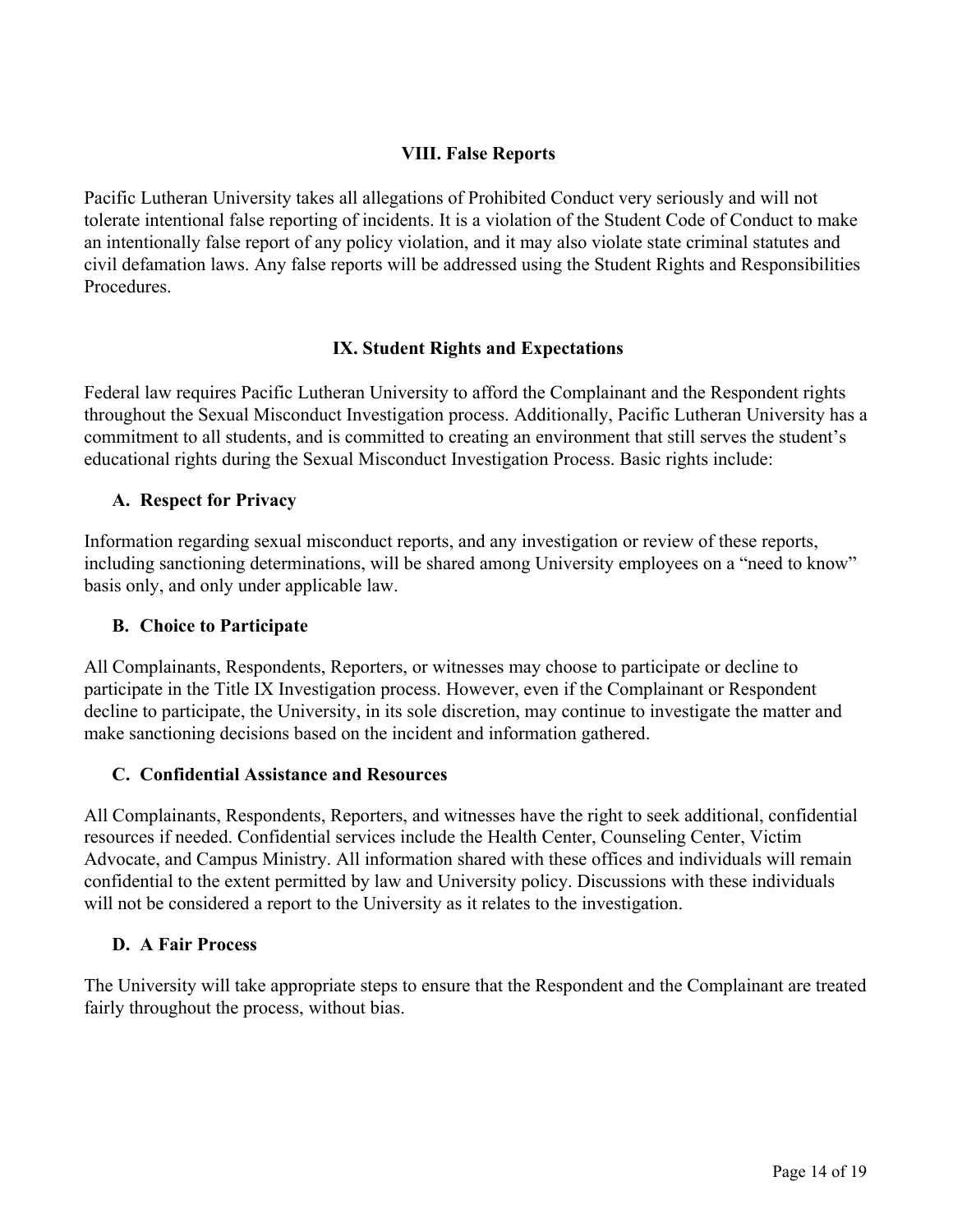## **X. Retaliation is Prohibited**

Pacific Lutheran University will take appropriate steps to ensure that a person who, in good faith, reports, complains about, or participates in a sexual misconduct investigation will not be subjected to retaliation by the Respondent or by others with knowledge of the incident and/or report. Anyone who believes they are experiencing retaliation is strongly encouraged to report that concern to SRR.

## **XI. Definitions - General**

Pacific Lutheran University, for the purposes of this policy, defines the following terms as follows. Please note that some of these terms may also be used in other contexts, and that they may have different meanings in those contexts.

*Complainant:* The individual complaining of Sexual Misconduct who has filed a Formal Complaint. See also *Respondent.*

*Respondent:* The individual accused of Sexual Misconduct. See also *Complainant.*

*Formal Complaint:* A signed or affirmed document, electronic or written, alleging a policy violation of PLU's Prohibited Conduct as outlined in this Title IX policy.

*Informal Resolution:* An option for addressing the formal complaint facilitated by a trained, unbiased third party facilitator. This option requires both impacted parties to agree to this process.

*Sexual Activity:* Intentional contact with the breast, buttock, groin, or genitals, or touching another with any of these body parts, or making someone touch another person with or on any of these body parts; any other intentional bodily contact in a sexual manner. Intercourse (anal, oral, or vaginal), however slight, with any object. In the context of this policy, Sexual Activity may also include the conduct preliminary to or involved in Sexual Harassment, Sexual Exploitation, and Sexual Intimidation.

*Consent:* Consent is permission explicitly granted by an individual who is physically and mentally capable of providing it. It is the responsibility of the person who wants to engage in Sexual Activity to ensure that they have the valid Consent of the other to engage in the activity. PLU further defines Consent to include the following:

Consent is informed, knowing and voluntary. Consent is active, not passive. Silence, in and of itself, cannot be interpreted as Consent. Consent can be given by words or actions, as long as those words or actions create clear and mutually understandable permission regarding the conditions of sexual activity.

Consent to one form of Sexual Activity cannot imply Consent to other forms of Sexual Activity, even within the same intimate situation. Previous relationships or Consent cannot imply Consent to future Sexual Activity.

Consent cannot be procured by use of force, threats, intimidating behavior, or coercion.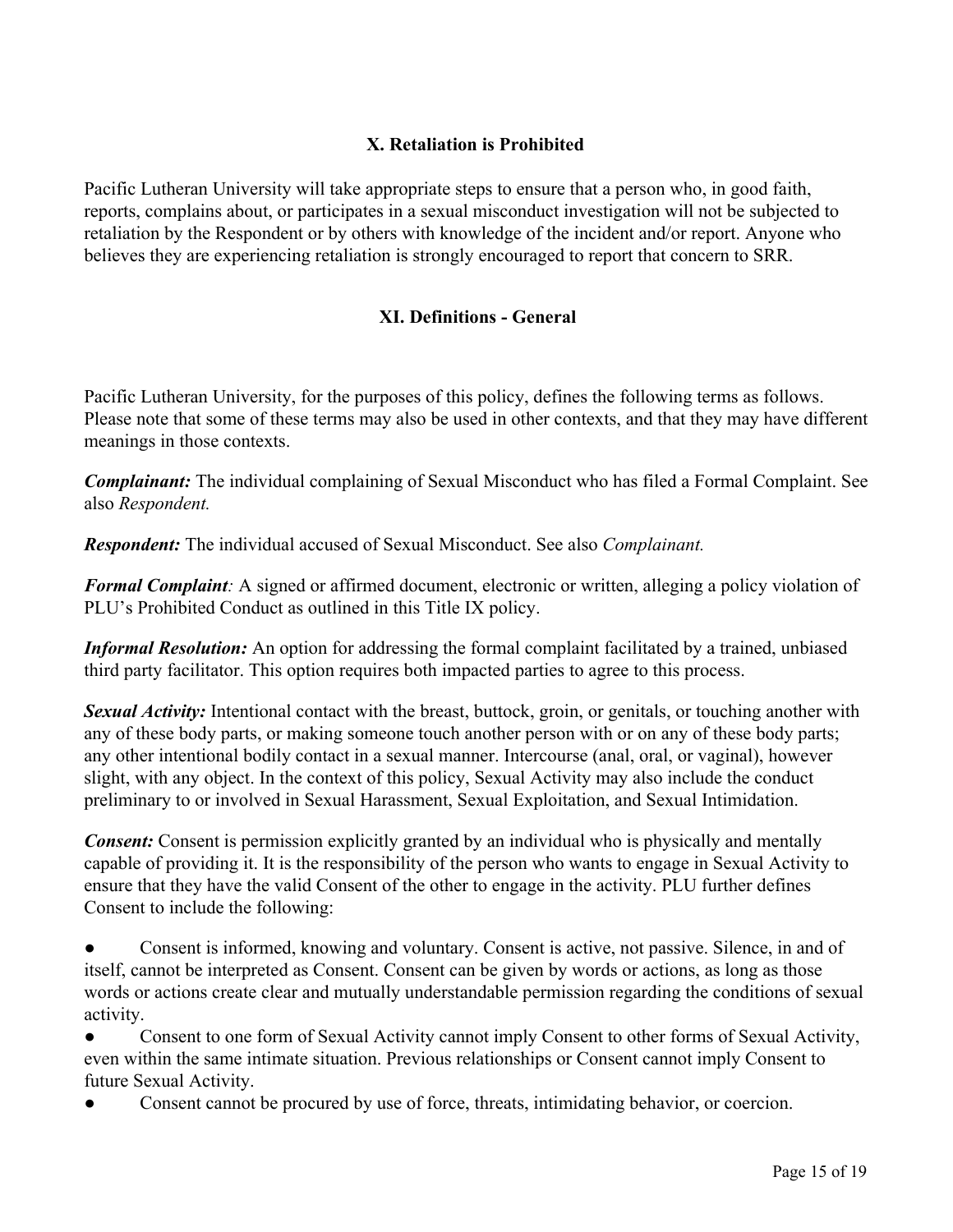Some individuals are unable to give Consent by reason of Incapacity or Physical Helplessness (defined below). It is a violation of this policy to engage in Sexual Activity with someone you know to be, or should have known to be, Incapacitated or Physically Helpless.

*Incapacity:* For the purpose of this policy, Incapacity is a condition existing at the time of the incident which prevents a person from understanding the nature or consequences of the Sexual Activity whether that condition is produced by the influence of a substance, or from some other cause. Incapacity is a state where one cannot make a rational, reasonable decision because that individual lacks the ability to understand the who, what, when, where, why or how of the sexual interaction.

The use of alcohol or drugs can prevent an individual from giving valid Consent, even if the person appears to agree to Sexual Activity in the moment. Incapacity may also result from the influence of substances commonly known as "date rape" drugs. Possession, use, and/or distribution of any "date rape" substances, including, without limitation, Rohypnol, Ketamine, GHB, Burundanga, etc. is prohibited, and administering one of these drugs to another student is a violation of PLU policy. Incapacity may also result from, without limitation, developmental disability, mental disorder, chemical dependency, and/or age.

*Physical Helplessness:* Physical Helplessness refers to a person who is asleep, unconscious or for any other reason is physically unable to communicate, verbally or nonverbally, valid Consent.

*Coercion:* Coercion is unreasonable pressure for sexual activity. Coercive behavior differs from seductive behavior based on the type of pressure someone uses to obtain Consent from another. When someone makes it clear that they do not want to engage in Sexual Activity, that they want to stop, or that they do not want to go past a certain point of sexual interaction, continued pressure beyond that point can be coercive if Consent is not voluntarily or freely given, or if the individual giving it is not capable of doing so.

*Investigator:* An appropriately trained individual, who may be a PLU employee, who reviews and investigates reports of Prohibited Conduct under this policy.

*Reporter:* An individual who reports to the University a concern regarding possible Prohibited Conduct. A Reporter does not need to be a Complainant.

*Advisor:* An individual or individuals chosen by the Complainant, Respondent, Reporter to provide support during the investigation of a report of possible Prohibited Conduct under this policy. The chosen may not already be directly involved in the investigative process (Example – cannot be a witness, or Reporter). An advisor's role is to provide guidance through the Review Meeting process, and conduct cross-examination of the other party, as applicable. Parties are not permitted to conduct cross-examination themselves.

*Responsible Employee/Mandatory Reporter:* An individual who is a PLU employee who has the authority to redress sexual violence, who has the duty to report incidents of sexual violence or other student misconduct, or who a student could reasonably believe has this authority or duty. A responsible employee must report any information about Prohibited Conduct, a Title IX complaint or incident to the Title IX Coordinator on-campus. Responsible Employees on the PLU campus include all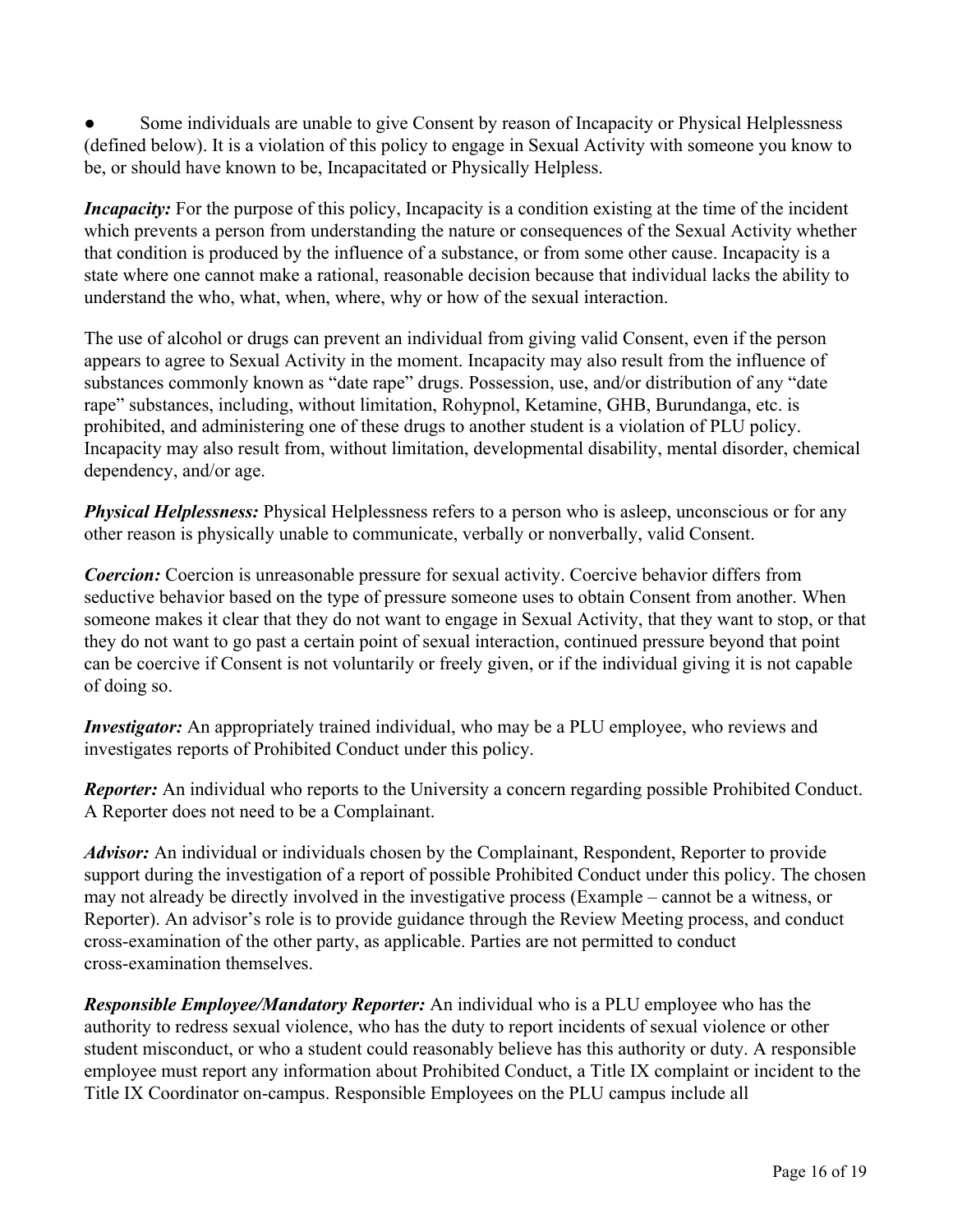faculty/staff/administrators, including Campus Safety student employees and Residential Life student employees.

**Title IX:** Title IX of the Education Amendments of 1972 is a federal law that prohibits sex-based discrimination. This includes sexual harassment and sexual assault, and applies to all programs that receive federal financial aid.

*Title IX Coordinator:* The University official charged with ensuring PLU's overall compliance with Title IX and related University Policy.

# **XII. Definitions – Violations of Sexual Misconduct, VAWA Informed**

Prohibited Behavior defined under the PLU policy include, but are not limited to the following prohibited behaviors:

*Dating Violence:* Violence committed by a person who is or has been in a social relationship of a romantic or intimate nature with the victim; and where the existence of such a relationship shall be determined based on a consideration of the following factors: the length of the relationship, the type of relationship, the frequency of interaction between the persons involved in the relationship.

*Domestic Violence:* A pattern of abusive behavior that is used by an intimate partner to gain or maintain power and control over the other intimate partner. Domestic violence can be physical, sexual, emotional, economic, or psychological actions or threats of actions that influence another person. This includes any behaviors that intimidate, manipulate, humiliate, isolate, frighten, terrorize, coerce, threaten, blame, hurt, injure, or wound someone.

Washington State additionally defines domestic violence as physical harm, bodily injury, assault, or the infliction of fear of imminent physical harm, bodily injury or assault, between family or household members; sexual assault of one family or household member by another; or stalking of one family or household member by another family or household member.

*Non-Consensual Sexual Intercourse:* Non-Consensual Sexual Intercourse is any sexual intercourse (anal, oral, or vaginal), however slight, with any object, by a person upon another regardless of gender, without consent.

*Non-Consensual Sexual Contact:* Non-Consensual Sexual Contact is any intentional sexual touching, however slight, with any object, by a person upon another regardless of gender, without consent.

*Relationship Violence:* Dating Violence and/or Domestic Violence

*Sexual Assault:* Any type of sexual contact or behavior that occurs by force or without consent of the recipient of the unwanted sexual activity. Falling under the definition of sexual assault is sexual activity such as forced sexual intercourse, sodomy, child molestation, incest, fondling, and attempted rape. It includes sexual acts against people who are unable to give consent either due to age or lack of capacity.

*Sexual Harassment:* Sexual Harassment is gender-based verbal or physical conduct that unreasonably interferes with or deprives someone of educational access, benefits or opportunities. There are three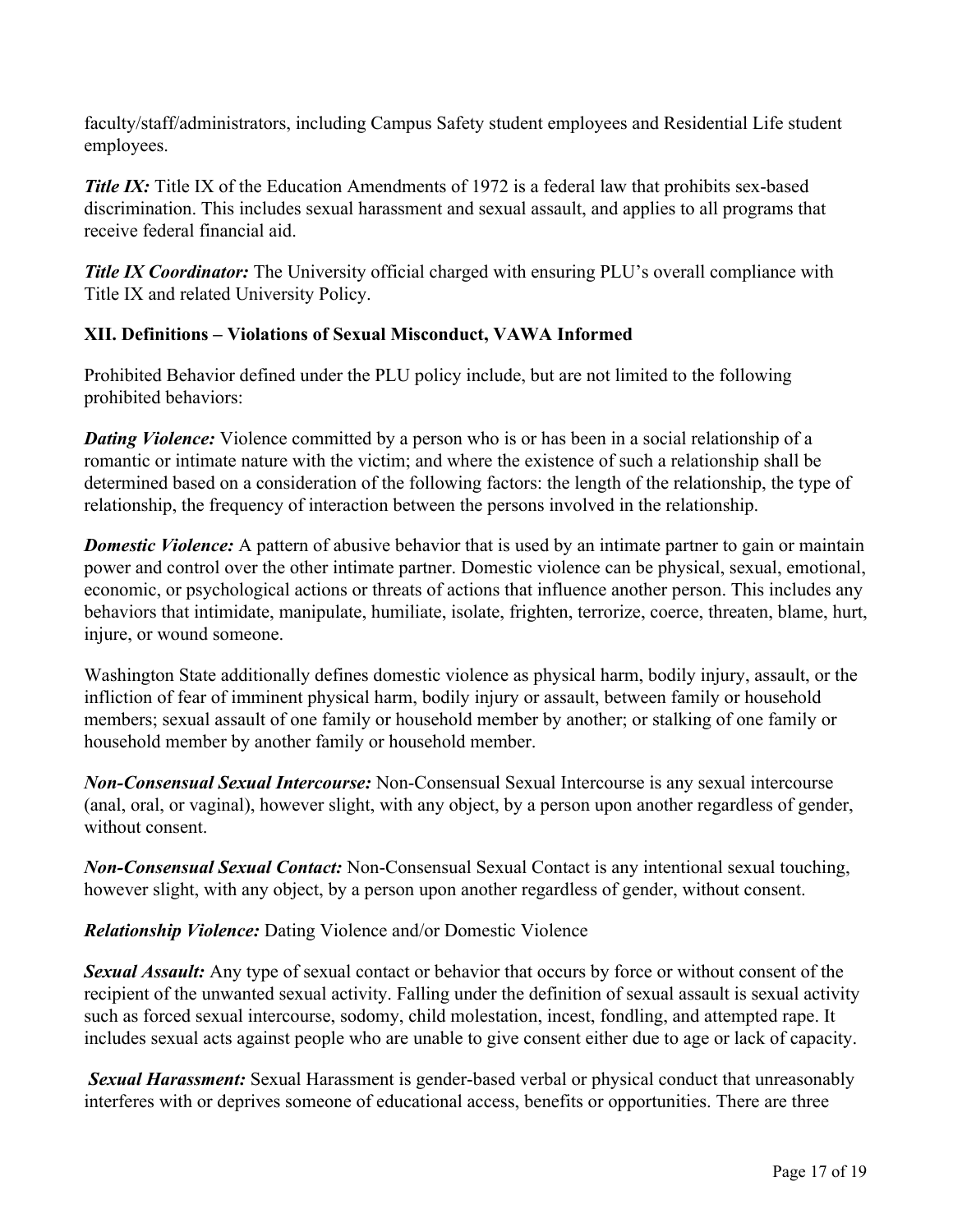types of Sexual Harassment:

- 1. *Quid Pro Quo Sexual Harassment:* This exists when there are unwelcome sexual advances, requests for sexual favors or other verbal or physical conduct of a sexual nature; and submission to or rejection of such conduct results in adverse educational or employment action.
- 2. Unwelcome conduct determined by a reasonable person to be so severe, pervasive, and objectively offensive that it effectively denies a person equal access to the recipient's education program or activity; or
- 3. "Sexual assault" as defined in 20 U.S.C. 1092(f)(6)(A)(v), "dating violence" as defined in 34 U.S.C.  $12291(a)(10)$ , "domestic violence" as defined in 34 U.S.C.  $12291(a)(8)$ , or "stalking" as defined in 34 U.S.C. 12291(a)(30).

*Sexual Exploitation: A form of Sexual Harassment:* Sexual Exploitation occurs when a person takes non-consensual or abusive sexual advantage of another for their own advantage or benefit, or to benefit or advantage anyone other than the one being exploited, and that behavior does not otherwise constitute one of the other Sexual Misconduct offenses. Examples of behavior that could rise to the level of sexual exploitation include:

1. Prostituting another person

2. Recording images (e.g. video, photography) or audio of another person's sexual activity, intimate body parts, or nakedness without that person's consent.

3. Distributing images (e.g. video, photography) or audio of another person's sexual activity, intimate body parts, or nakedness, if the individual distributing the images or audio knows or should have known that the person depicted in the images or audio did not Consent to such disclosure and objects to such disclosure.

4. Viewing another person's sexual activity, intimate body parts, or nakedness in a place where that person would have a reasonable expectation of privacy, without the person's consent, and for the purpose of arousing or gratifying sexual desire.

*Sexual Intimidation: A Form of Sexual Harassment:* Sexual Intimidation involves, without limitation, threating another person with a sex act against them, stalking, (including cyber-stalking), and/or engaging in indecent exposure.

*Sexual Misconduct:* Sexual Misconduct includes Sexual Harassment, Sexual Assault and Sexual Misconduct, Dating Violence or Domestic Violence ("Relationship Violence"), and Stalking.

*Stalking:* A pattern of repeated and unwanted attention, harassment, contact, or any other course of conduct directed at a specific person that would cause a reasonable person to feel fear.

### **XII. Retaliation**

Pacific Lutheran University prohibits retaliation against any person who reports a Sexual Misconduct violation, any witness who testifies in an investigation related to allegations of Sexual Misconduct, or anyone who engages in any similarly protected activity. Retaliation is an adverse action taken against another for reporting a complaint or supporting another's complaint. Anyone who believes they are